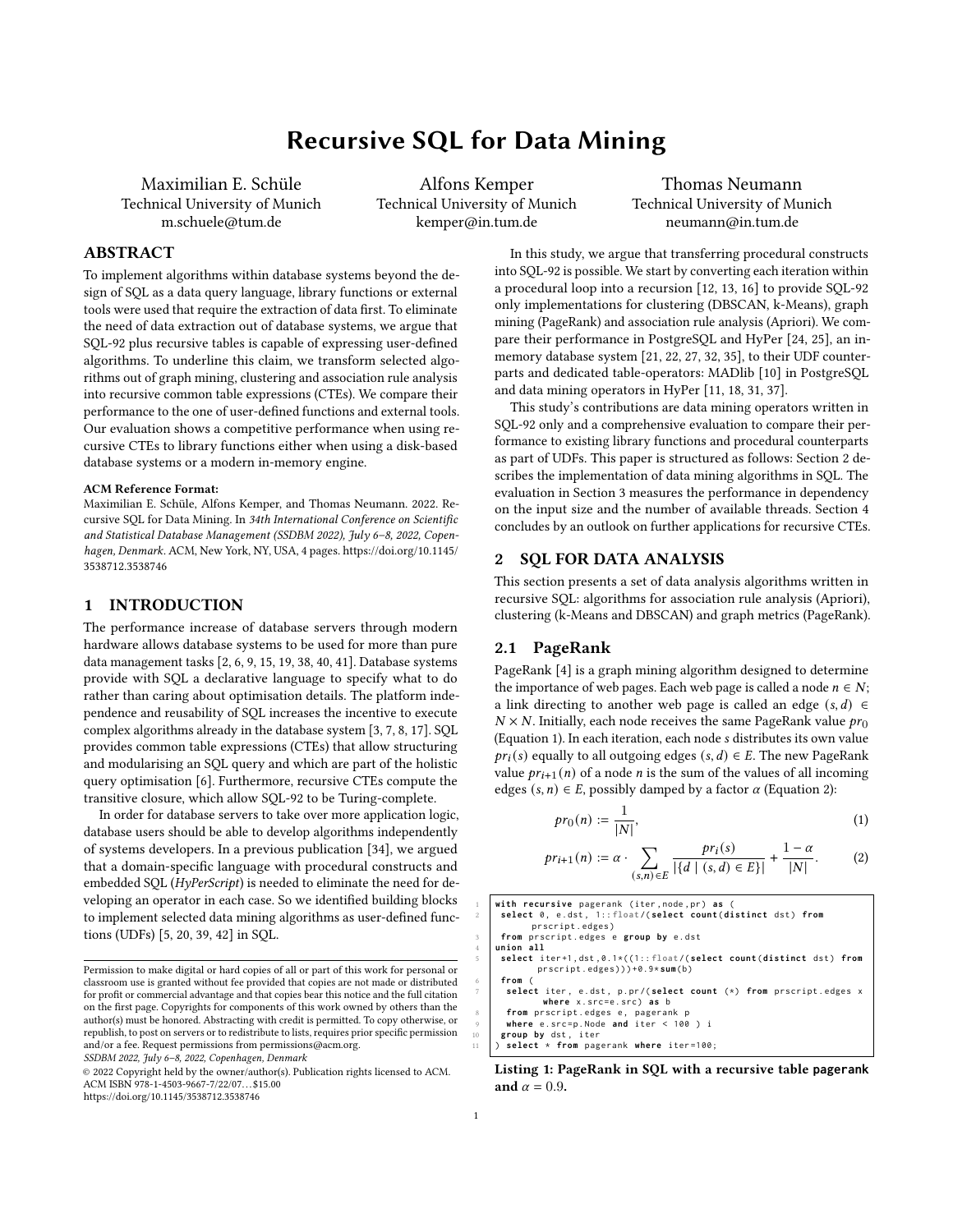Both equations can be described in SQL with aggregations, whereas for the iteration we need either loops of a scripting language like HyPerScript or a recursive table (see [Listing 1\)](#page-0-3). We expect one relation containing the edges. The base case (line 2/3) computes the initial PageRank value  $pr_0$ . The recursive step first divides each node's PageRank value by the number of outgoing edges (line 7) and assigns this fraction to the destination node dst. It then sums up the fractions for each destination node (line 5-10).

#### 2.2 Clustering

Clustering is an important area of data analysis that groups similar tuples. We consider k-Means and DBSCAN [\[23\]](#page-3-35), as both algorithms are integrated into HyPer as operators.

k-Means assigns *n*-dimensional points  $x \in P \subset \mathbf{R}^n$  to  $k$  clusters C with k points forming the initial centres  $C_0 \subset P$ ,  $|C_0| = k$ . A point belongs to the closest located cluster  $c \in C$  based on a metric like Euclidean distance ( $||c - x||_2$ , [Equation 3](#page-1-0) returns all points of a cluster). In each iteration, the new centre is computed as the average of all points [\(Equation 4\)](#page-1-1):

$$
cluster(c) = \{x | x \in P : \nexists d \in C : d \neq c \land ||d - x||_2 < ||c - x||_2\},
$$

<span id="page-1-1"></span><span id="page-1-0"></span>(3)

$$
c_{i+1} = \sum_{x \in cluster(c_i)} \frac{x}{|cluster(c_i)|}.
$$
 (4)

Using a recursive table (see [Listing 2\)](#page-1-2),  $k$  tuples are initially selected as centres (line 2), whose coordinates get updated in each iteration (line 4-8). The implementation for computing the centres of k-Means is based on a window function that calculates a ranking of the closest centres per point (line 5/6). The mean values of the assigned points form the new centres (line 4).

```
1 with recursive clusters ( iter , cid , x , y ) as (
2 ( select 0 , id , x , y from kmeansscript . points limit 5)
     3 union all
        4 select iter +1 , cid , avg( px ) , avg ( py ) from (
           select iter, cid, p.x as px, p.y as py, rank() over (partition
                     by p . id
               6 order by ( p .x - c . x ) *( p .x - c . x ) +( p .y - c . y ) *( p .y - c . y ) asc , ( c . x * c
                       . x + c . y * c . y ) asc )
 7 from kmeansscript . points p , clusters c ) x
8 where x . rank =1 and iter <100 group by cid , iter
 9 )
10 select * from clusters where iter =100;
```
## Listing 2: k-Means in SQL with a recursive table **clusters**:  $k=5$ , 100 iterations.

DBSCAN clusters points depending on a parameter  $\epsilon$ , that describes the maximal distance between two points, and the minimal number of points per cluster  $minPoints > 1$ , declared as noise otherwise. For every point within a cluster  $x \in G \subset P \subset \mathbb{R}^n$ , another point  $y \in G$  exists, whose distance to x is less than  $\epsilon$ .

 $\forall x \in G : \exists y \in G : x \neq y \land ||x - y||_2 < \epsilon.$  (5)

When the database system supports aggregate functions within recursive tables, the clusters can be expanded recursively (see [List](#page-1-3)[ing 3\)](#page-1-3): First, each point forms its own cluster (line 2). Then, clusters that are less than  $\epsilon$  away are merged (line 4-7).

For comparison, we use the operators k-Means and DBSCAN implemented in HyPer. As a special feature, both operators are written directly in LLVM code, are compiled directly into the query and avoid expensive function calls. Both operators are pipeline breakers, but the centre calculation for k-Means does not require materialisation of the data points as it copies the underlying operator tree per iteration.

```
with recursive dbscan(iter, id, x, y, clusterid, noise) as (
      2 select 0 , id ,x ,y , id , true from dbscanscript . points
    3 union all
       4 select iter +1 , p . id , p .x , p .y , min( c . clusterid ) , count (*) < 3
       from dbscanscript . points p, dbscan c
       6 where iter <10 and ( p .x - c . x ) ^2+( p .y - c . y ) ^2 <1.5^2
7 group by iter , p . id , p .x , p . y
8 ) select * from dbscan where iter =10;
```
Listing 3: DBSCAN in SQL with a recursive table **dbscan**: 10 iterations,  $\epsilon = 1.5$ ,  $minPoints = 3$ .

# 2.3 Association Rule Analysis

The Apriori algorithm [\[1\]](#page-3-36), introduced in 1993, is the best-known representative in the field of association rule analysis. It is based on shopping cart data stored as tuples out of transaction number (tid) and item (sales:  $\{ [tid, item] \}$ ). First, it selects frequent item sets that occur with a minimum relative frequency, support, of at least  $s<sub>0</sub>$  in all shopping carts, which are used to create association rules. In each iteration, the item sets grow by one element, starting with the one-element set. Here, the number of iterations and item sets to be checked is limited by the apriori principle. The principle states that an item set whose subsets do not occur frequently cannot be a frequent item set.

The recursive implementation (see [Listing 4\)](#page-1-4) is based on an array representation for frequent item sets, which are iteratively extended with recursive SQL. Here, arrays are used as sets and expanded by one element in each iteration. Then the support of each item set is counted. For this purpose, each item set is compared with each shopping cart using the set operator tuple <@ shopping cart (line 13).

```
with recursive transactions (tid, bucket) as (
 2 --one array per shopping cart
3 select tid , array_agg ( item ) from aprioriscript . sales group by tid
        frequent item sets
5 ) , sales_supp as ( select item from aprioriscript . sales group by
           item having count (*) >=10
    ), frequentitemsets as ( -- frequent item sets with support >= 10
 7 -- with one element
      (select distinct array [p.item]:: int[] as items from sales_supp p)
     union all ( -- extend item sets recursively by one elements
        10 select distinct array_append ( t . items , p . item :: int) :: int []
        from frequentitemsets t, sales_supp p
12 where 10 \le f = count support
           select count(*) from transactions t2
           where array\_append(t.items, p.item::int)::int[] <@ ( t2.
                 bucket )
        ) and t.items [(select count(*) from unnest(t.items)) ] <p.item
16 ) )
    \overrightarrow{1} select * from frequentitemsets:
```
Listing 4: Determining the frequent item sets for the Apriori algorithm: a recursively growing relation calculates the frequent item sets, starting with the one-element item sets (each item as an array with one element).

The operator implemented in *HyPer* is based on storing the elements in a prefix tree that grows with each iteration. Special features of the implementation in HyPer are the parallelism per iteration step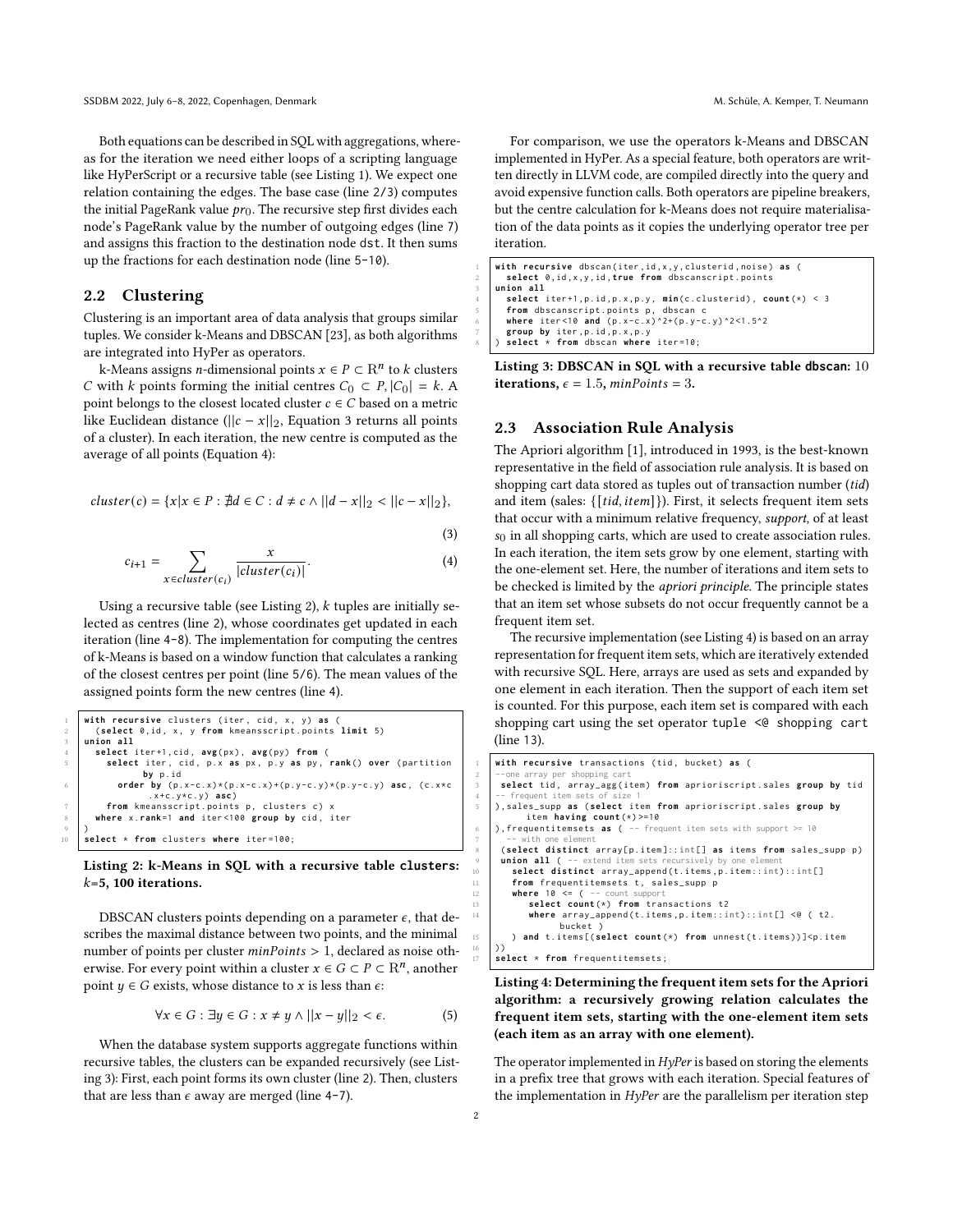and the handling of duplicates. Thus, the association rules consider the support of identical elements within a shopping cart.

# <span id="page-2-0"></span>3 EVALUATION

The evaluation compares the performance of procedures created with HyPerScript to table operators of HyPer and MADlib, recursive tables in HyPer, PostgreSQL and Umbra, and PL/pgSQL procedures (PostgreSQL 12.6 with MADlib 1.17.0 extension). All experiments were measured on a Ubuntu 20.04 LTS machine with six Intel Core i7-3930K CPUs running at 3.20 GHz and 64 GB DDR4 RAM.

For the Apriori algorithm, 100 different items and 1000 shopping carts were synthetically generated. The number of items per shopping cart varied between 0 and 10. For clustering, we generated  $10^6$ points whose x- and as y-coordinates were equally distributed in the interval [0,  $10^6$ ]. The PageRank value was computed for  $10^5$  nodes with the same number of edges. All experiments were repeated three times and the median was taken for the measurements.

<span id="page-2-1"></span>

Figure 1: Runtime for association rule analysis with Apriori with twelve threads, depending on the minimum support  $s_0$ as a parameter of Apriori: The larger  $s_0$ , the lower the number of frequent item sets and thus the lower the runtime.

For the Apriori algorithm, we varied the minimum support (the larger, the less frequent item sets exist, see [Figure 1\)](#page-2-1). With increasing minimum support, the runtime decreases as less frequent item sets exist. Although the HyPer operator performs the best, the implementation in HyPerScript is slower than its counterpart in PL/pgSQL. This is caused by an implementation of the array set operator within HyPer that unnests the array internally.

The runtimes of the clustering algorithms grow linearly with the input size (see [Figure 2a,](#page-2-2) [3\)](#page-2-3). Although the integrated operators perform the best, the k-Means implementation within HyPerScript and using a recursive table (in HyPer, as Umbra's support for window functions was in development at that time) show comparable performance, both outperform the computations in PostgreSQL. The recursive computation of DBSCAN in Umbra [\[14,](#page-3-37) [29,](#page-3-38) [30\]](#page-3-39) (as the other database systems do not support min as aggregate function inside a recursive table) was as fast as the implemented operator. The k-Means algorithm in HyPerScript computes 30 % faster with each additional core (see [Figure 2b\)](#page-2-2), as the underlying database system executes the SQL queries in parallel, whereas the k-Means operator is explicitly parallelised. Neither DBSCAN as an operator nor as a stored procedure support scaling. The SQL queries used in

<span id="page-2-2"></span>

Figure 2: Runtime for k-means (five centres, 100 iterations): [\(a\)](#page-2-2) Runtime depending on the input size with constant twelve threads and [\(b\)](#page-2-2) depending on the available threads for  $10^5$  points.

<span id="page-2-3"></span>

Figure 3: Runtime for DBSCAN with  $\epsilon = 20$ , minPts = 2 and 100 iterations: Runtime depending on the input size with constant twelve threads.

<span id="page-2-4"></span>

Figure 4: Runtime for 100 iterations for calculating the PageRank value with [\(a\)](#page-2-4) increasing number of edges (twelve threads) or [\(b\)](#page-2-4) threads  $(10^5 \text{ edges})$ .

the HyPerScript procedure scale poorly because only one tuple is initialised as a new cluster per (non-parallelised) iteration.

All implementations of PageRank in HyPer outperform their counterparts in PostgreSQL (see [Figure 4\)](#page-2-4). The implementations